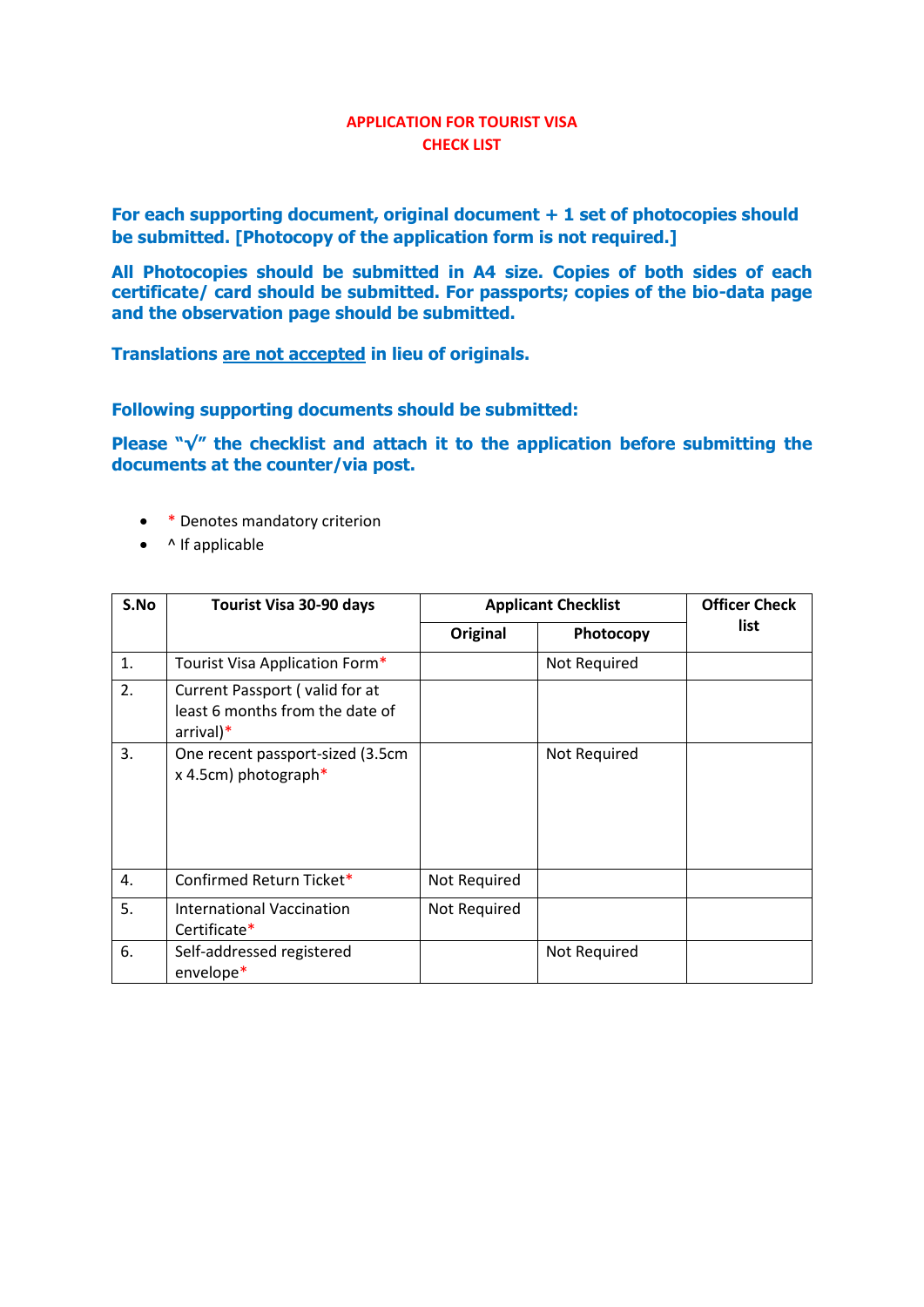# ETA Application for Tourist Purpose-Individual

## **Applicant Information – Individual Application – Tourist ETA**

| Surname / Family1 Name* |                                                       |
|-------------------------|-------------------------------------------------------|
| Other / Given Names*    |                                                       |
| Title*                  | Miss.<br>Ms.<br>Rev.<br>Master.<br>Mr.<br>Mrs.<br>Dr. |
| Date of Birth*          | Month<br>Year<br>Day                                  |
| Gender*                 | Male<br>Female                                        |
| Nationality*            |                                                       |
| Country of Birth *      |                                                       |
| Occupation*             |                                                       |
| Passport Number*        |                                                       |
| Passport Issued Date *  | Month<br>Year<br>Day                                  |
| Passport expiry Date *  | Month<br>Year<br>Day                                  |

## **Travel Information**

| Intended Arrival Date*<br>yyyy/mm/dd   | Purpose of Visit *                                                                                                                          | Port of<br>Departure | Flight number $\&$<br>Name of Airline/<br>Vessel |
|----------------------------------------|---------------------------------------------------------------------------------------------------------------------------------------------|----------------------|--------------------------------------------------|
| Intended departure Date*<br>yyyy/mm/dd | Visiting friends and relatives.<br>Sightseeing or Holidaying.<br>Medical treatment.<br>Participation in sports and cultural<br>performance. |                      |                                                  |